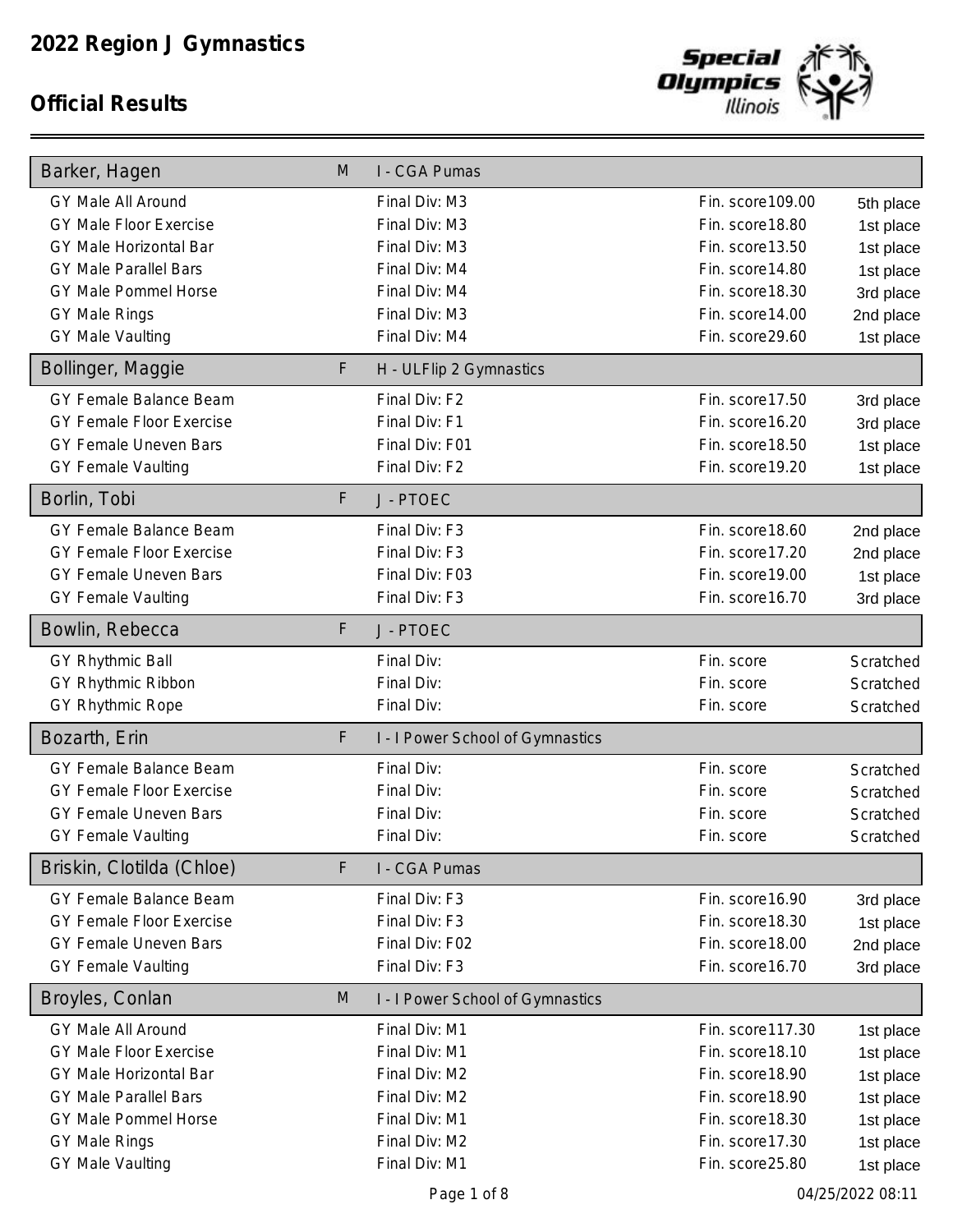

| Bryant, Karolyne                | F | I - I Power School of Gymnastics |                   |           |
|---------------------------------|---|----------------------------------|-------------------|-----------|
| GY Female Balance Beam          |   | Final Div: F9                    | Fin. score 14.90  | 1st place |
| <b>GY Female Vaulting</b>       |   | Final Div: F9                    | Fin. score6.20    | 1st place |
| Calloway, Kelani                | F | J - PTOEC                        |                   |           |
| GY Female Balance Beam          |   | Final Div: F5                    | Fin. score 17.70  | 1st place |
| <b>GY Female Floor Exercise</b> |   | Final Div: F6                    | Fin. score 19.10  | 1st place |
| <b>GY Female Uneven Bars</b>    |   | Final Div: F06                   | Fin. score 18.30  | 1st place |
| <b>GY Female Vaulting</b>       |   | Final Div: F5                    | Fin. score 19.40  | 1st place |
| Caufield, Ashea (Jazman) Shy    | F | H - ULFlip 2 Gymnastics          |                   |           |
| GY Female Balance Beam          |   | Final Div: F8                    | Fin. score 19.00  | 1st place |
| <b>GY Female Floor Exercise</b> |   | Final Div: F8                    | Fin. score17.50   | 3rd place |
| <b>GY Female Uneven Bars</b>    |   | Final Div: F09                   | Fin. score 14.70  | 1st place |
| <b>GY Female Vaulting</b>       |   | Final Div: F8                    | Fin. score11.30   | 3rd place |
| Costello, Colleen               | F | J - PTOEC                        |                   |           |
| GY Female Balance Beam          |   | Final Div: F8                    | Fin. score 18.50  | 2nd place |
| <b>GY Female Floor Exercise</b> |   | Final Div: F8                    | Fin. score 18.40  | 1st place |
| <b>GY Female Uneven Bars</b>    |   | Final Div: F10                   | Fin. score 16.90  | 1st place |
| <b>GY Female Vaulting</b>       |   | Final Div: F8                    | Fin. score11.50   | 2nd place |
| Cowan, Jordan                   | F | I - CGA Pumas                    |                   |           |
| GY Female Balance Beam          |   | Final Div: F3                    | Fin. score 16.50  | 4th place |
| <b>GY Female Floor Exercise</b> |   | Final Div: F3                    | Fin. score17.00   | 3rd place |
| GY Female Uneven Bars           |   | Final Div: F02                   | Fin. score 18.50  | 1st place |
| <b>GY Female Vaulting</b>       |   | Final Div: F3                    | Fin. score 18.80  | 1st place |
| Cruz, Melissa                   | F | J - PTOEC                        |                   |           |
| <b>GY Rhythmic Ball</b>         |   | Final Div: F3                    | Fin. score 19.07  | 1st place |
| GY Rhythmic Ribbon              |   | Final Div: F3                    | Fin. score 19.97  | 1st place |
| GY Rhythmic Rope                |   | Final Div: F3                    | Fin. score 18.94  | 2nd place |
| Derossett, Jordan Michael       | M | J - PTOEC                        |                   |           |
| <b>GY Male All Around</b>       |   | Final Div: M3                    | Fin. score 117.40 | 2nd place |
| <b>GY Male Floor Exercise</b>   |   | Final Div: M2                    | Fin. score 18.30  | 1st place |
| GY Male Horizontal Bar          |   | Final Div: M4                    | Fin. score 16.00  | 2nd place |
| <b>GY Male Parallel Bars</b>    |   | Final Div: M5                    | Fin. score 18.90  | 1st place |
| GY Male Pommel Horse            |   | Final Div: M3                    | Fin. score 17.30  | 1st place |
| GY Male Rings                   |   | Final Div: M5                    | Fin. score 19.40  | 1st place |
| GY Male Vaulting                |   | Final Div: M3                    | Fin. score27.50   | 1st place |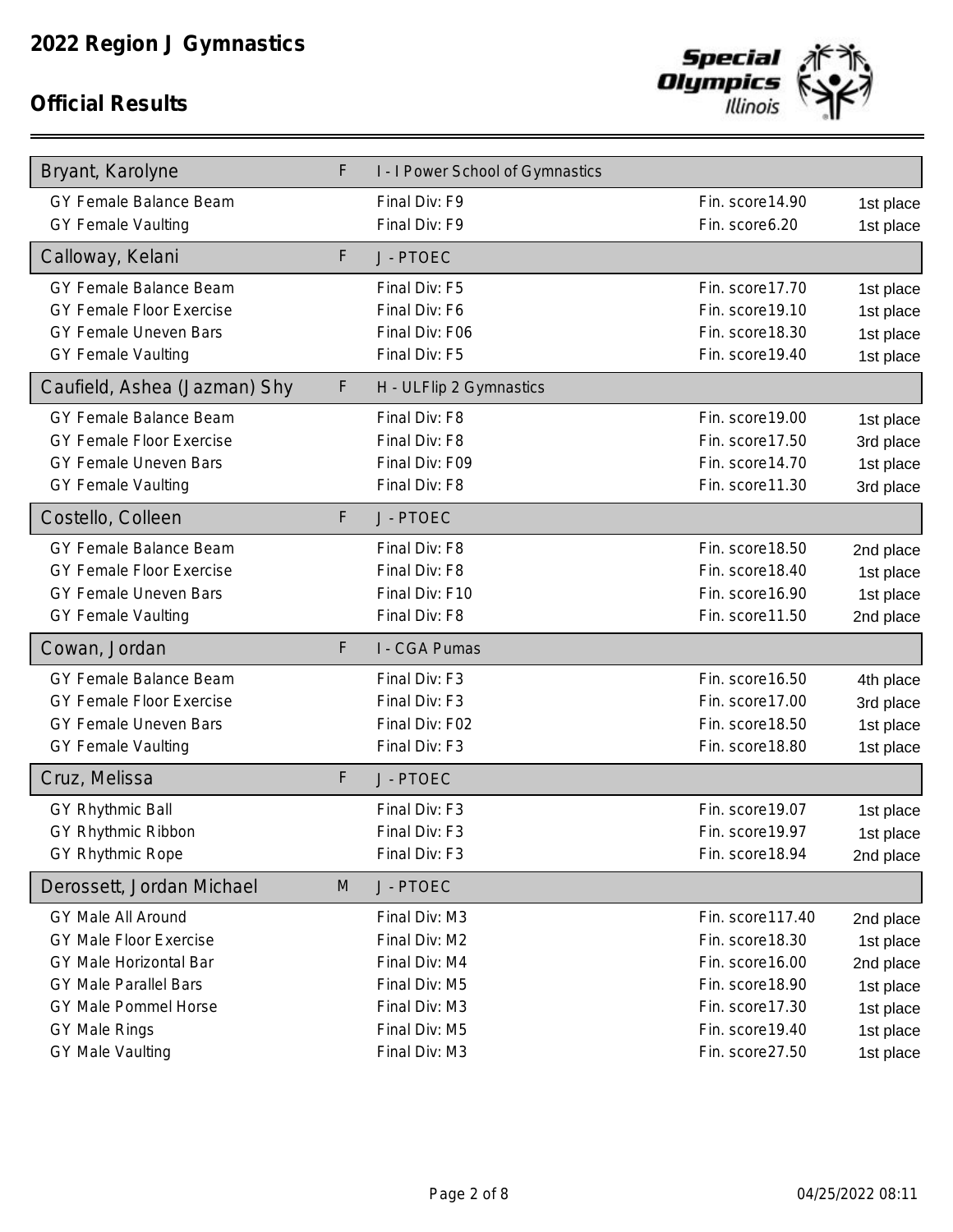

| Elbe, Kennedy                   | F | J - PTOEC                        |                   |                  |
|---------------------------------|---|----------------------------------|-------------------|------------------|
| GY Female Balance Beam          |   | Final Div: F3                    | Fin. score 18.80  | 1st place        |
| <b>GY Female Floor Exercise</b> |   | Final Div: F3                    | Fin. score 16.70  | 4th place        |
| GY Female Uneven Bars           |   | Final Div: F02                   | Fin. score 16.00  | 3rd place        |
| <b>GY Female Vaulting</b>       |   | Final Div: F3                    | Fin. score 17.30  | 2nd place        |
| Fenn, Ryan                      | M | J - PTOEC                        |                   |                  |
| <b>GY Male All Around</b>       |   | Final Div: M3                    | Fin. score 110.20 | 4th place        |
| <b>GY Male Floor Exercise</b>   |   | Final Div: M2                    | Fin. score 17.40  | 3rd place        |
| GY Male Horizontal Bar          |   | Final Div: M4                    | Fin. score 15.10  | 3rd place        |
| <b>GY Male Parallel Bars</b>    |   | Final Div: M5                    | Fin. score17.60   | 4th place        |
| GY Male Pommel Horse            |   | Final Div: M4                    | Fin. score 18.50  | 2nd place        |
| <b>GY Male Rings</b>            |   | Final Div: M3                    | Fin. score14.20   | 1st place        |
| <b>GY Male Vaulting</b>         |   | Final Div: M3                    | Fin. score27.40   | 2nd place        |
| Foster, Amy                     | F | J - PTOEC                        |                   |                  |
| <b>GY Rhythmic Clubs</b>        |   | Final Div: F3                    | Fin. score 18.97  | 1st place        |
| GY Rhythmic Hoop                |   | Final Div: F4                    | Fin. score17.94   | 1st place        |
| GY Rhythmic Ribbon              |   | Final Div: F5                    | Fin. score 18.95  | 1st place        |
| Frederick, Mia                  | F | I - CGA Pumas                    |                   |                  |
| GY Female Balance Beam          |   | Final Div: F4                    | Fin. score 17.20  | 4th place        |
| <b>GY Female Floor Exercise</b> |   | Final Div: F4                    | Fin. score17.80   | 1st place        |
| GY Female Uneven Bars           |   | Final Div: F04                   | Fin. score 16.00  | 2nd place        |
| <b>GY Female Vaulting</b>       |   | Final Div: F4                    | Fin. score 18.60  | 1st place        |
| Glynn, Wyatt                    | M | I - I Power School of Gymnastics |                   |                  |
| GY Male All Around              |   | Final Div: M3                    | Fin. score 118.00 | 1st place        |
| <b>GY Male Floor Exercise</b>   |   | Final Div: M2                    | Fin. score 17.40  | 3rd place        |
| <b>GY Male Horizontal Bar</b>   |   | Final Div: M5                    | Fin. score 18.60  | 1st place        |
| <b>GY Male Parallel Bars</b>    |   | Final Div: M5                    | Fin. score 18.60  | 2nd place        |
| GY Male Pommel Horse            |   | Final Div: M4                    | Fin. score 19.20  | 1st place        |
| <b>GY Male Rings</b>            |   | Final Div: M5                    | Fin. score 19.40  | 1st place        |
| <b>GY Male Vaulting</b>         |   | Final Div: M3                    | Fin. score24.80   | 4th place        |
| Graham, Bailey                  | F | I - I Power School of Gymnastics |                   |                  |
| GY Female Balance Beam          |   | Final Div:                       | Fin. score        | Scratched        |
| <b>GY Female Floor Exercise</b> |   | Final Div:                       | Fin. score        | Scratched        |
| GY Female Uneven Bars           |   | Final Div:                       | Fin. score        | Scratched        |
| <b>GY Female Vaulting</b>       |   | Final Div:                       | Fin. score        | Scratched        |
| Graham, Quinn                   | F | J - PTOEC                        |                   |                  |
| GY Female Balance Beam          |   | Final Div: F2                    | Fin. score 19.00  | 1st place        |
| GY Female Floor Exercise        |   | Final Div: F2                    | Fin. score 18.10  | 1st place        |
| GY Female Uneven Bars           |   | Final Div: F01                   | Fin. score17.50   | 2nd place        |
| <b>GY Female Vaulting</b>       |   | Final Div: F1                    | Fin. score 18.70  | 1st place        |
|                                 |   | Page 3 of 8                      |                   | 04/25/2022 08:11 |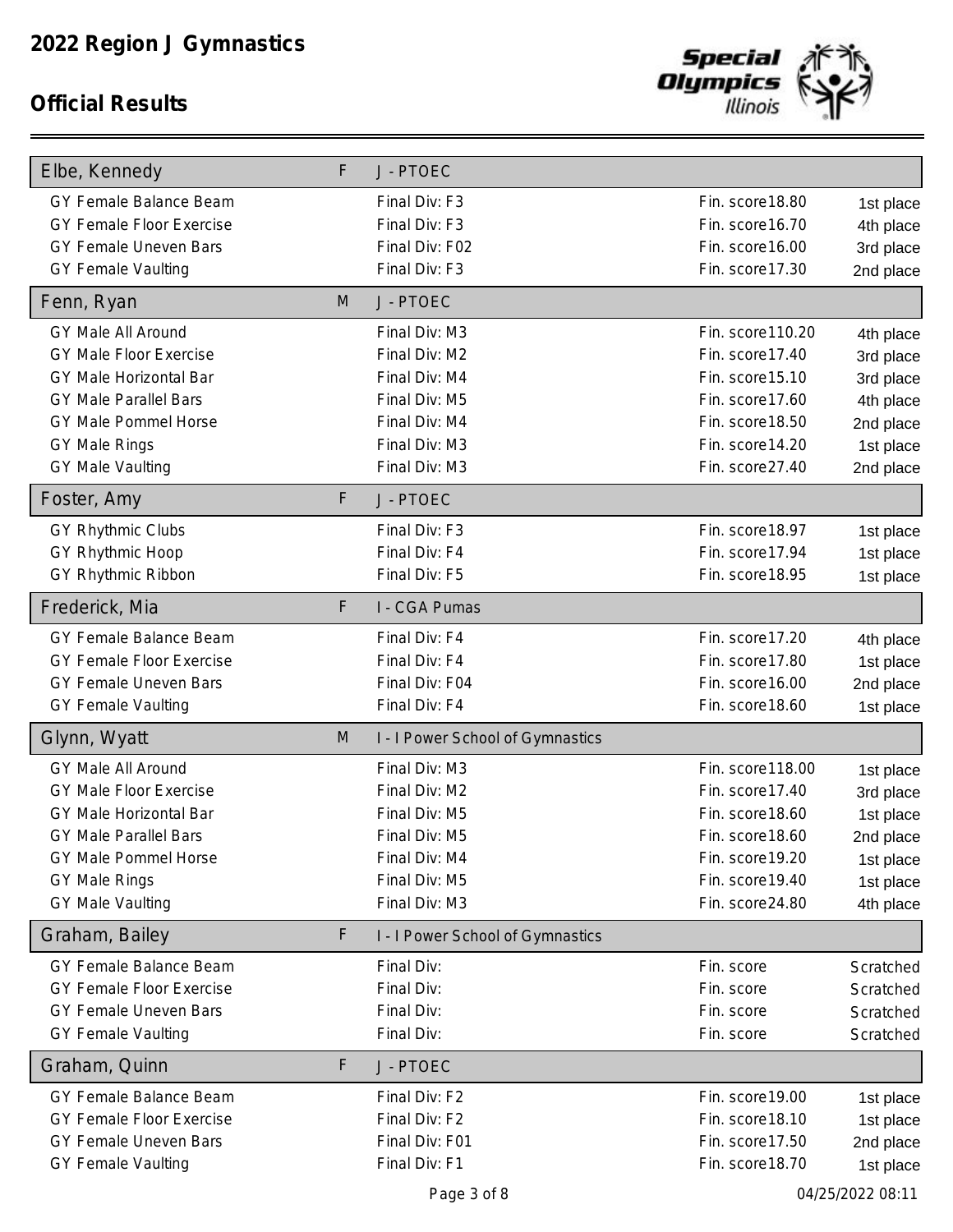

| Hamilton, Samantha                                                                                                                                                                       | F  | I - I Power School of Gymnastics                                                                                    |                                                                                                                                        |                                                                                         |
|------------------------------------------------------------------------------------------------------------------------------------------------------------------------------------------|----|---------------------------------------------------------------------------------------------------------------------|----------------------------------------------------------------------------------------------------------------------------------------|-----------------------------------------------------------------------------------------|
| GY Female Balance Beam<br>GY Female Floor Exercise<br>GY Female Uneven Bars<br><b>GY Female Vaulting</b>                                                                                 |    | Final Div: F7<br>Final Div: F7<br>Final Div: F08<br>Final Div: F7                                                   | Fin. score 19.10<br>Fin. score 19.00<br>Fin. score17.70<br>Fin. score 18.80                                                            | 1st place<br>1st place<br>1st place<br>1st place                                        |
| Harnar, Madelyn(Maddie)                                                                                                                                                                  | F  | J - PTOEC                                                                                                           |                                                                                                                                        |                                                                                         |
| GY Female Balance Beam<br>GY Female Floor Exercise<br><b>GY Female Uneven Bars</b><br><b>GY Female Vaulting</b><br>Harper, Jennifer                                                      | F  | Final Div: F4<br>Final Div: F4<br>Final Div: F04<br>Final Div: F4<br>J - PTOEC                                      | Fin. score 18.30<br>Fin. score 17.40<br>Fin. score 16.00<br>Fin. score17.60                                                            | 2nd place<br>2nd place<br>2nd place<br>3rd place                                        |
| <b>GY Rhythmic Clubs</b>                                                                                                                                                                 |    | Final Div: F1                                                                                                       | Fin. score 15.92                                                                                                                       | 1st place                                                                               |
| GY Rhythmic Hoop<br><b>GY Rhythmic Rope</b>                                                                                                                                              |    | Final Div: F2<br>Final Div: F4                                                                                      | Fin. score13.93<br>Fin. score15.97                                                                                                     | 1st place<br>1st place                                                                  |
| Henn, Addelyn                                                                                                                                                                            | F. | H - ULFlip 2 Gymnastics                                                                                             |                                                                                                                                        |                                                                                         |
| GY Female Balance Beam<br>GY Female Floor Exercise<br>GY Female Uneven Bars<br><b>GY Female Vaulting</b>                                                                                 |    | Final Div: F1<br>Final Div: F1<br>Final Div: F01<br>Final Div: F1                                                   | Fin. score15.00<br>Fin. score 15.40<br>Fin. score 16.70<br>Fin. score 16.80                                                            | 3rd place<br>4th place<br>4th place<br>3rd place                                        |
| Hodges, Preston                                                                                                                                                                          | M  | I - I Power School of Gymnastics                                                                                    |                                                                                                                                        |                                                                                         |
| GY Male All Around<br><b>GY Male Floor Exercise</b><br>GY Male Horizontal Bar<br><b>GY Male Parallel Bars</b><br>GY Male Pommel Horse<br><b>GY Male Rings</b><br><b>GY Male Vaulting</b> |    | Final Div: M3<br>Final Div: M2<br>Final Div: M5<br>Final Div: M3<br>Final Div: M3<br>Final Div: M3<br>Final Div: M3 | Fin. score 101.90<br>Fin. score 16.80<br>Fin. score17.30<br>Fin. score 12.40<br>Fin. score17.00<br>Fin. score 14.20<br>Fin. score24.20 | 6th place<br>4th place<br>2nd place<br>1st place<br>2nd place<br>1st place<br>5th place |
| Hoerner, Colleen                                                                                                                                                                         | F  | I - CGA Pumas                                                                                                       |                                                                                                                                        |                                                                                         |
| GY Female Balance Beam<br><b>GY Female Floor Exercise</b><br>GY Female Uneven Bars<br><b>GY Female Vaulting</b>                                                                          |    | Final Div: F4<br>Final Div: F5<br>Final Div: F05<br>Final Div: F4                                                   | Fin. score17.70<br>Fin. score 18.30<br>Fin. score 19.00<br>Fin. score 18.60                                                            | 3rd place<br>1st place<br>1st place<br>1st place                                        |
| Johnson, Adrianna                                                                                                                                                                        | F  | H - ULFlip 2 Gymnastics                                                                                             |                                                                                                                                        |                                                                                         |
| GY Female Balance Beam<br><b>GY Female Floor Exercise</b><br>GY Female Uneven Bars<br><b>GY Female Vaulting</b>                                                                          |    | Final Div: F6<br>Final Div: F7<br>Final Div: F07<br>Final Div: F6                                                   | Fin. score 16.30<br>Fin. score17.40<br>Fin. score14.30<br>Fin. score 15.50                                                             | 3rd place<br>4th place<br>2nd place<br>1st place                                        |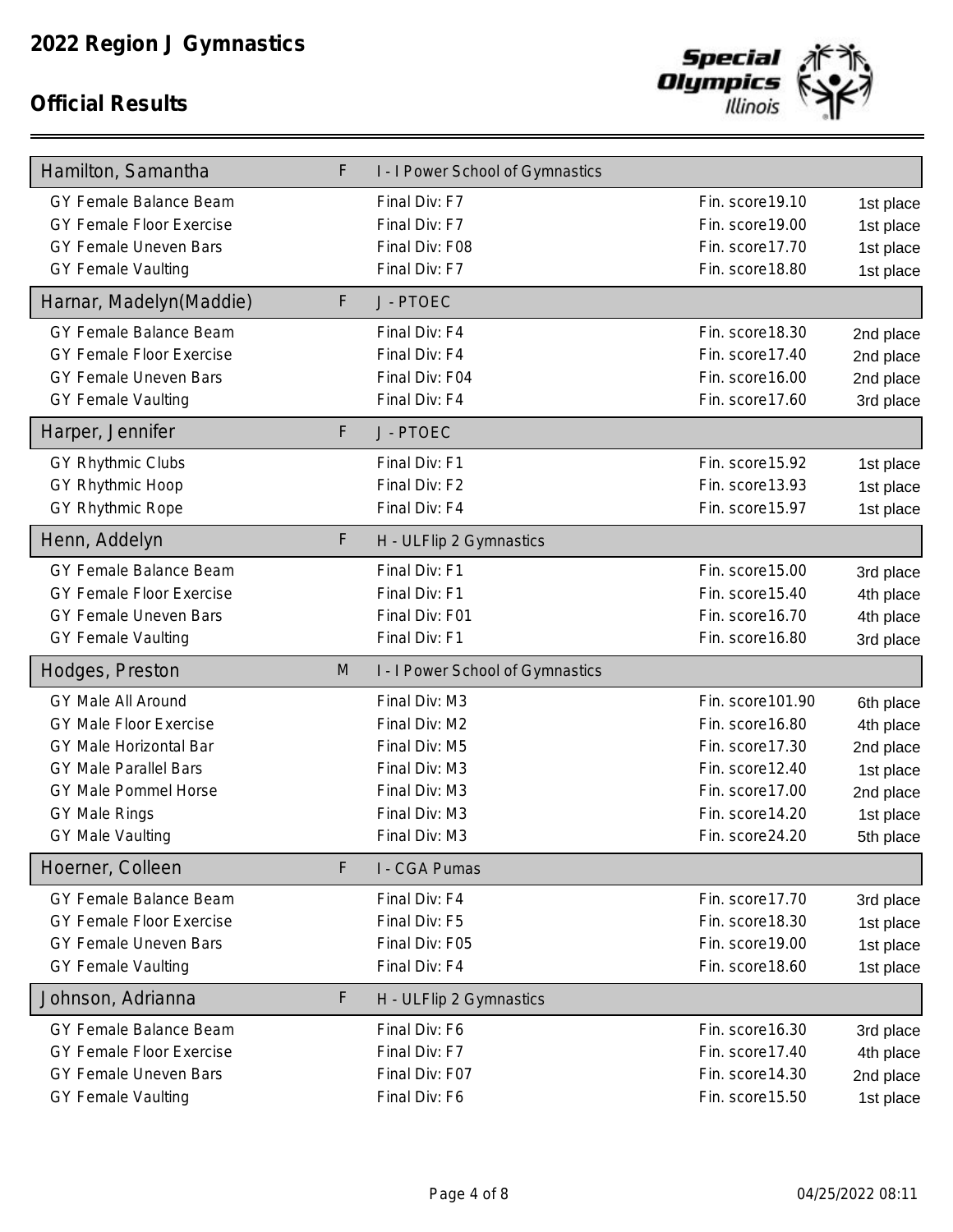

| Lanxon, Danielle                | F. | J - PTOEC                        |                  |           |
|---------------------------------|----|----------------------------------|------------------|-----------|
| <b>GY Female Floor Exercise</b> |    | Final Div: F7                    | Fin. score 18.30 | 2nd place |
| GY Female Uneven Bars           |    | Final Div: F08                   | Fin. score17.60  | 2nd place |
| <b>GY Female Vaulting</b>       |    | Final Div: F7                    | Fin. score 16.60 | 2nd place |
| Leuck, Alyssa                   | F  | J - PTOEC                        |                  |           |
| GY Female Balance Beam          |    | Final Div: F4                    | Fin. score 17.70 | 3rd place |
| <b>GY Female Floor Exercise</b> |    | Final Div: F4                    | Fin. score 15.70 | 4th place |
| <b>GY Female Uneven Bars</b>    |    | Final Div: F04                   | Fin. score17.50  | 1st place |
| <b>GY Female Vaulting</b>       |    | Final Div: F4                    | Fin. score 18.50 | 2nd place |
| Lindsey, Joseph R               | M  | I - CGA Pumas                    |                  |           |
| GY Male All Around              |    | Final Div: M2                    | Fin. score83.30  | 2nd place |
| <b>GY Male Floor Exercise</b>   |    | Final Div: M2                    | Fin. score 16.00 | 6th place |
| <b>GY Male Horizontal Bar</b>   |    | Final Div: M3                    | Fin. score11.80  | 2nd place |
| <b>GY Male Parallel Bars</b>    |    | Final Div: M3                    | Fin. score11.30  | 2nd place |
| GY Male Pommel Horse            |    | Final Div: M2                    | Fin. score11.50  | 1st place |
| <b>GY Male Rings</b>            |    | Final Div: M3                    | Fin. score 12.50 | 4th place |
| <b>GY Male Vaulting</b>         |    | Final Div: M2                    | Fin. score20.20  | 2nd place |
| Lowe, Heather                   | F  | I - I Power School of Gymnastics |                  |           |
| GY Female Balance Beam          |    | Final Div: F6                    | Fin. score 18.20 | 1st place |
| <b>GY Female Floor Exercise</b> |    | Final Div: F7                    | Fin. score 16.90 | 5th place |
| <b>GY Female Uneven Bars</b>    |    | Final Div: F08                   | Fin. score17.60  | 2nd place |
| <b>GY Female Vaulting</b>       |    | Final Div: F6                    | Fin. score13.40  | 2nd place |
| McBride, Kayley M               | F  | J - PTOEC                        |                  |           |
| <b>GY Rhythmic Ball</b>         |    | Final Div: F2                    | Fin. score13.91  | 1st place |
| GY Rhythmic Ribbon              |    | Final Div: F2                    | Fin. score 16.00 | 1st place |
| GY Rhythmic Rope                |    | Final Div: F2                    | Fin. score14.92  | 1st place |
| Miller, Morgan                  | F  | J - PTOEC                        |                  |           |
| GY Female Balance Beam          |    | Final Div: F2                    | Fin. score 18.70 | 2nd place |
| <b>GY Female Floor Exercise</b> |    | Final Div: F2                    | Fin. score17.90  | 2nd place |
| GY Female Uneven Bars           |    | Final Div: F01                   | Fin. score17.00  | 3rd place |
| <b>GY Female Vaulting</b>       |    | Final Div: F1                    | Fin. score 18.70 | 1st place |
| Mongeon, Danielle N             | F  | J - PTOEC                        |                  |           |
| GY Rhythmic All Around          |    | Final Div: F1                    | Fin. score78.92  | 1st place |
| GY Rhythmic Ball                |    | Final Div: F3                    | Fin. score 19.05 | 2nd place |
| GY Rhythmic Hoop                |    | Final Div: F1                    | Fin. score 19.97 | 1st place |
| GY Rhythmic Ribbon              |    | Final Div: F3                    | Fin. score 19.94 | 2nd place |
| GY Rhythmic Rope                |    | Final Div: F3                    | Fin. score 19.96 | 1st place |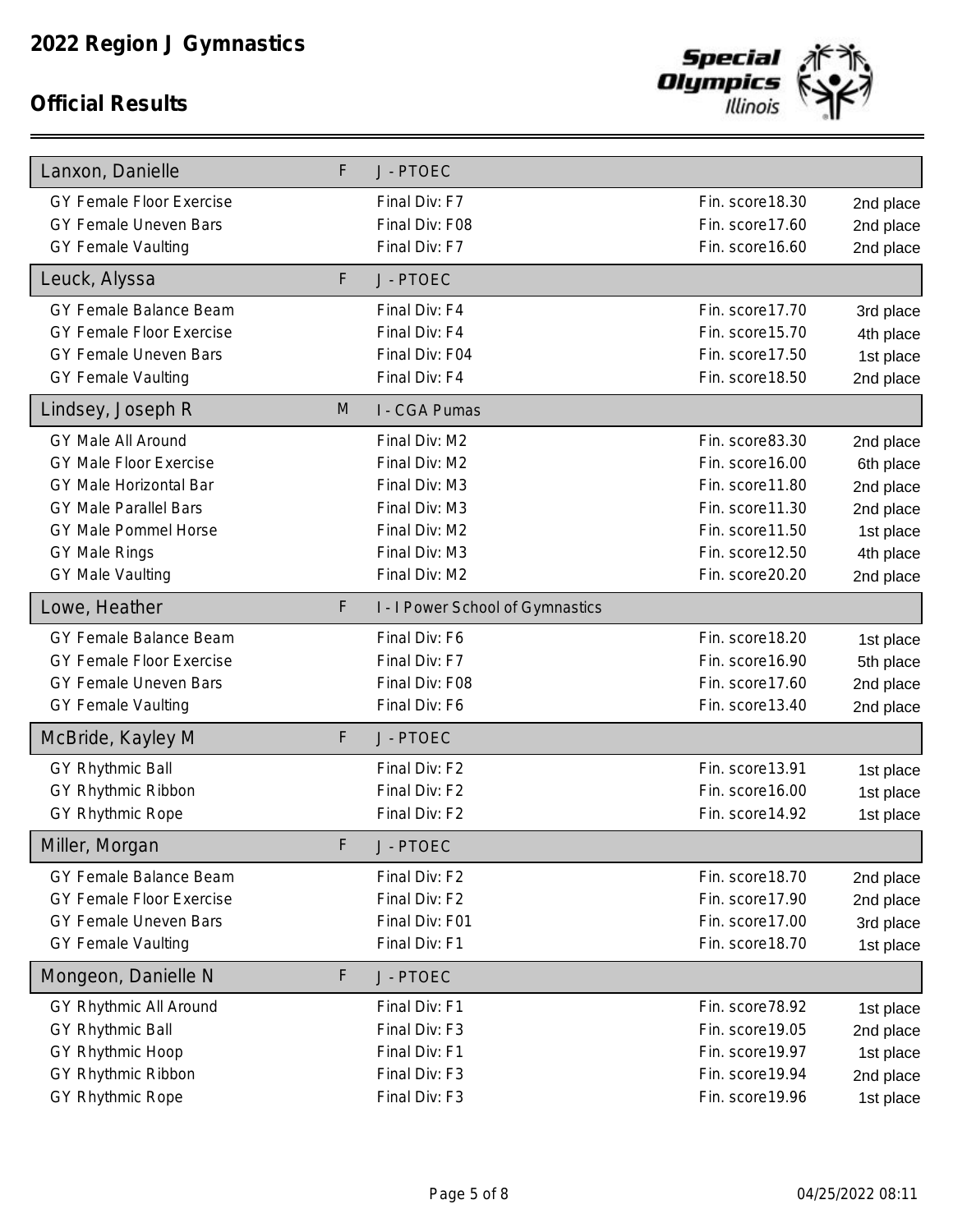

| Nelsen, Aneesa                  | F | I - I Power School of Gymnastics |                   |           |
|---------------------------------|---|----------------------------------|-------------------|-----------|
| GY Female Balance Beam          |   | Final Div: F4                    | Fin. score 18.80  | 1st place |
| <b>GY Female Floor Exercise</b> |   | Final Div: F4                    | Fin. score 16.00  | 3rd place |
| <b>GY Female Uneven Bars</b>    |   | Final Div: F05                   | Fin. score 19.00  | 1st place |
| <b>GY Female Vaulting</b>       |   | Final Div: F4                    | Fin. score 16.60  | 4th place |
| Pfeil, Maliyah                  | F | J - PTOEC                        |                   |           |
| GY Female Balance Beam          |   | Final Div: F1                    | Fin. score 16.30  | 2nd place |
| <b>GY Female Floor Exercise</b> |   | Final Div: F1                    | Fin. score 16.50  | 2nd place |
| <b>GY Female Uneven Bars</b>    |   | Final Div: F01                   | Fin. score 16.50  | 5th place |
| <b>GY Female Vaulting</b>       |   | Final Div: F1                    | Fin. score 17.70  | 2nd place |
| Reeves, Monesa                  | F | J - PTOEC                        |                   |           |
| GY Female Balance Beam          |   | Final Div:                       | Fin. score        | Scratched |
| <b>GY Female Vaulting</b>       |   | Final Div:                       | Fin. score        | Scratched |
| Rempe-Malekin, Hazel            | F | I - I Power School of Gymnastics |                   |           |
| GY Female Balance Beam          |   | Final Div:                       | Fin. score        | Scratched |
| <b>GY Female Vaulting</b>       |   | Final Div:                       | Fin. score        | Scratched |
| Sargeant, Aiden                 | M | I - CGA Pumas                    |                   |           |
| GY Male All Around              |   | Final Div: M1                    | Fin. score 104.40 | 2nd place |
| <b>GY Male Floor Exercise</b>   |   | Final Div: M1                    | Fin. score 17.10  | 2nd place |
| <b>GY Male Horizontal Bar</b>   |   | Final Div: M1                    | Fin. score 14.60  | 1st place |
| <b>GY Male Parallel Bars</b>    |   | Final Div: M1                    | Fin. score 15.50  | 1st place |
| GY Male Pommel Horse            |   | Final Div: M1                    | Fin. score 17.20  | 2nd place |
| <b>GY Male Rings</b>            |   | Final Div: M1                    | Fin. score 14.40  | 1st place |
| <b>GY Male Vaulting</b>         |   | Final Div: M1                    | Fin. score25.60   | 2nd place |
| Scott, Isannah                  | F | I - I Power School of Gymnastics |                   |           |
| GY Female Balance Beam          |   | Final Div:                       | Fin. score        | Scratched |
| <b>GY Female Floor Exercise</b> |   | Final Div:                       | Fin. score        | Scratched |
| GY Female Uneven Bars           |   | Final Div:                       | Fin. score        | Scratched |
| <b>GY Female Vaulting</b>       |   | Final Div:                       | Fin. score        | Scratched |
| Shepherd, Tate                  | M | J - PTOEC                        |                   |           |
| GY Male All Around              |   | Final Div: M3                    | Fin. score 114.05 | 3rd place |
| <b>GY Male Floor Exercise</b>   |   | Final Div: M2                    | Fin. score 18.20  | 2nd place |
| GY Male Horizontal Bar          |   | Final Div: M4                    | Fin. score 16.10  | 1st place |
| <b>GY Male Parallel Bars</b>    |   | Final Div: M5                    | Fin. score 18.05  | 3rd place |
| GY Male Pommel Horse            |   | Final Div: M4                    | Fin. score17.90   | 4th place |
| <b>GY Male Rings</b>            |   | Final Div: M4                    | Fin. score 16.50  | 1st place |
| <b>GY Male Vaulting</b>         |   | Final Div: M3                    | Fin. score27.30   | 3rd place |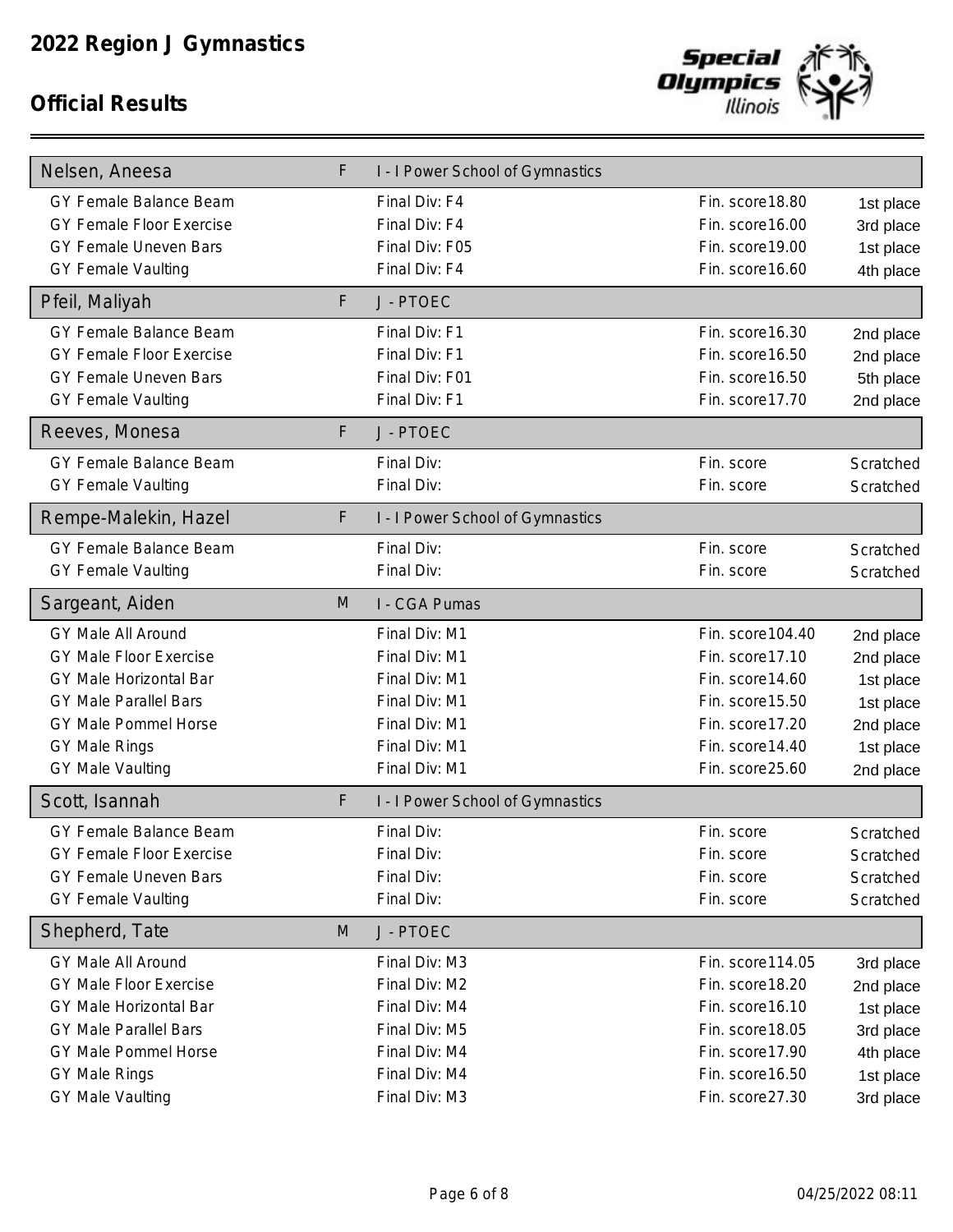

| St. John, Daniel                | M | I - I Power School of Gymnastics |                  |           |
|---------------------------------|---|----------------------------------|------------------|-----------|
| GY Male All Around              |   | Final Div: M2                    | Fin. score95.20  | 1st place |
| <b>GY Male Floor Exercise</b>   |   | Final Div: M2                    | Fin. score 16.30 | 5th place |
| GY Male Horizontal Bar          |   | Final Div: M4                    | Fin. score14.80  | 4th place |
| <b>GY Male Parallel Bars</b>    |   | Final Div: M4                    | Fin. score14.60  | 2nd place |
| GY Male Pommel Horse            |   | Final Div: M3                    | Fin. score 15.20 | 3rd place |
| <b>GY Male Rings</b>            |   | Final Div: M3                    | Fin. score13.70  | 3rd place |
| <b>GY Male Vaulting</b>         |   | Final Div: M2                    | Fin. score20.60  | 1st place |
| Trice, Saneatha                 | F | J - PTOEC                        |                  |           |
| GY Female Balance Beam          |   | Final Div: F8                    | Fin. score 18.30 | 3rd place |
| <b>GY Female Floor Exercise</b> |   | Final Div: F8                    | Fin. score 18.20 | 2nd place |
| <b>GY Female Uneven Bars</b>    |   | Final Div: F09                   | Fin. score14.00  | 2nd place |
| <b>GY Female Vaulting</b>       |   | Final Div: F8                    | Fin. score11.80  | 1st place |
| Wentz, Alyson                   | F | J - PTOEC                        |                  |           |
| <b>GY Female Balance Beam</b>   |   | Final Div:                       | Fin. score       | Scratched |
| <b>GY Female Floor Exercise</b> |   | Final Div:                       | Fin. score       | Scratched |
| <b>GY Female Uneven Bars</b>    |   | Final Div:                       | Fin. score       | Scratched |
| <b>GY Female Vaulting</b>       |   | Final Div:                       | Fin. score       | Scratched |
| Whitcomb, Faith                 | F | I - I Power School of Gymnastics |                  |           |
| GY Female Balance Beam          |   | Final Div:                       | Fin. score       | Scratched |
| <b>GY Female Floor Exercise</b> |   | Final Div:                       | Fin. score       | Scratched |
| GY Female Uneven Bars           |   | Final Div:                       | Fin. score       | Scratched |
| <b>GY Female Vaulting</b>       |   | Final Div:                       | Fin. score       | Scratched |
| Wilkins, Aaliyah                | F | J - PTOEC                        |                  |           |
| GY Rhythmic Ball                |   | Final Div: F1                    | Fin. score 19.07 | 1st place |
| GY Rhythmic Ribbon              |   | Final Div: F1                    | Fin. score 18.92 | 1st place |
| <b>GY Rhythmic Rope</b>         |   | Final Div: F1                    | Fin. score17.96  | 1st place |
| Williams, Sydney                | F | H - ULFlip 2 Gymnastics          |                  |           |
| <b>GY Female Balance Beam</b>   |   | Final Div: F6                    | Fin. score17.90  | 2nd place |
| <b>GY Female Floor Exercise</b> |   | Final Div: F7                    | Fin. score18.00  | 3rd place |
| GY Female Uneven Bars           |   | Final Div: F07                   | Fin. score 14.40 | 1st place |
| <b>GY Female Vaulting</b>       |   | Final Div: F6                    | Fin. score15.50  | 1st place |
| Wood, Kinley                    | F | I - CGA Pumas                    |                  |           |
| <b>GY Female Balance Beam</b>   |   | Final Div: F1                    | Fin. score 16.70 | 1st place |
| <b>GY Female Floor Exercise</b> |   | Final Div: F1                    | Fin. score 16.90 | 1st place |
| <b>GY Female Uneven Bars</b>    |   | Final Div: F01                   | Fin. score 16.50 | 5th place |
| <b>GY Female Vaulting</b>       |   | Final Div: F1                    | Fin. score 16.50 | 4th place |